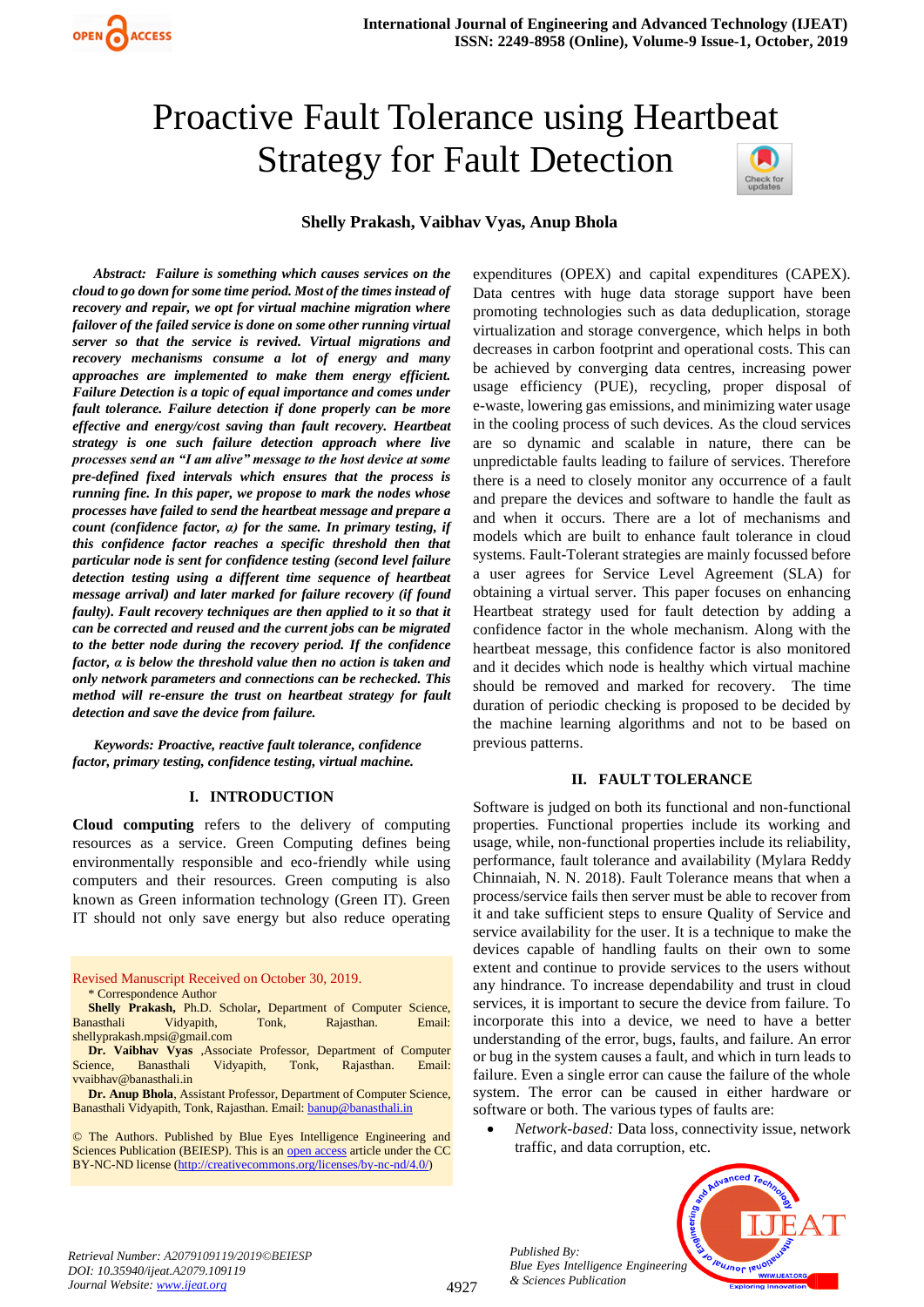- *Software-based:* Operating System Corruption, application/software performance issue, unexpected crash/errors or software update failure, disk space failure, etc.
- *Hardware-based:* Device failure, hardware aging, CPU, disk failure or excess heat generation, etc.

# **III. FAULT TOLERANCE APPROACHES**

We follow 2 distinct approaches to faults in cloud computing. These are reactive fault tolerance and proactive fault tolerance approaches.

## **A.Reactive Fault Tolerance**

This is the kind of approach that we follow when the failure has actually occurred and the system still should continue its processes without any hindrance. Some of the reactive approaches are:

•*Check pointing*

> A method in which checkpoints are created in the application so that it can be monitored in those suspected or vulnerable situations.

•*Retry*

> If an application fails to start or has some error while running then it can be made to retry to restart its process after recovering from the fault that had occurred.

•*Replication* 

The applications running on the server are replicated on other servers so as to increase resource utilization and to prevent any denial of service in case of server failure.

•*S Gaurd*

> It is a rollback and recovery strategy. In this process in case of failure, the processes are rolled back to a safe checkpoint and then recovered back to running state.

•*Task resubmission*

If a subtask caused the whole process to fail, then we try to resubmit that task and assign a new set of resources to it to eliminate the chances of failure this time.

•*User-defined exception handling*

In such a strategy, a server monitoring team decides what action has to be taken if a failure has occurred. Also, the exception handling schedules defined at the time of development are brought to action when a failure occurs.

HAProxy is reactive fault tolerance architecture. According to this system, we have two servers. If server1 fails, then the other server, server2 which has redundant data of server1 emerges as a backup system for entire server1 operations, and vice versa. HAProxy uses job migration and replication techniques.

# **B.Proactive Fault Tolerance**

This approach works to predict or presume the failure that may likely occur according to the periodic system checks and thus prevents a failure.

• *Self-healing:*

The ability of the server to tolerate and rectify failures to some extent is self-healing.

- *Software rejuvenation :*
- After some periodic instances of time, the server has to be restarted so that it starts fresh, eliminating all blocked, deadlocked states of processes that may cause failure later.
- *Pre-emptive migration:*
- When a failure is detected, the crucial running applications from a virtual server are migrated to another virtual server to avoid failover.

## **IV. FAILURE METRICS**

Fault Tolerance is based on analyzing the occurrence and timing of faults so that we are ready in our approach to handling it. For this, we have the following essential terms related to time instances in failure detection and recovery.

• *Mean Time To Recovery (MTTR):* It is the amount of time consumed in repairing the system, testing it and resuming processes after the failure has occurred. It is measured exactly after the first notification of failure is received. It is calculated as:

 $MTTR = total$  maintenance time/ total no. of repairs



Failure occurs

**Fig.1. Pictorial representation of MTTR**

• *Mean Time Between Failure (MTBF):* It is the time elapsed between the previous failure and the next failure occurred. It is calculated as:





- *Mean Time To Failure ( MTTF):* It depicts the lifetime of a device where it is expected to work in that period until it fails. It is used to refer to non- repairable devices. It is collectively calculated for similar devices:
	- $MTTF = total$  hours of operation/ total number of units

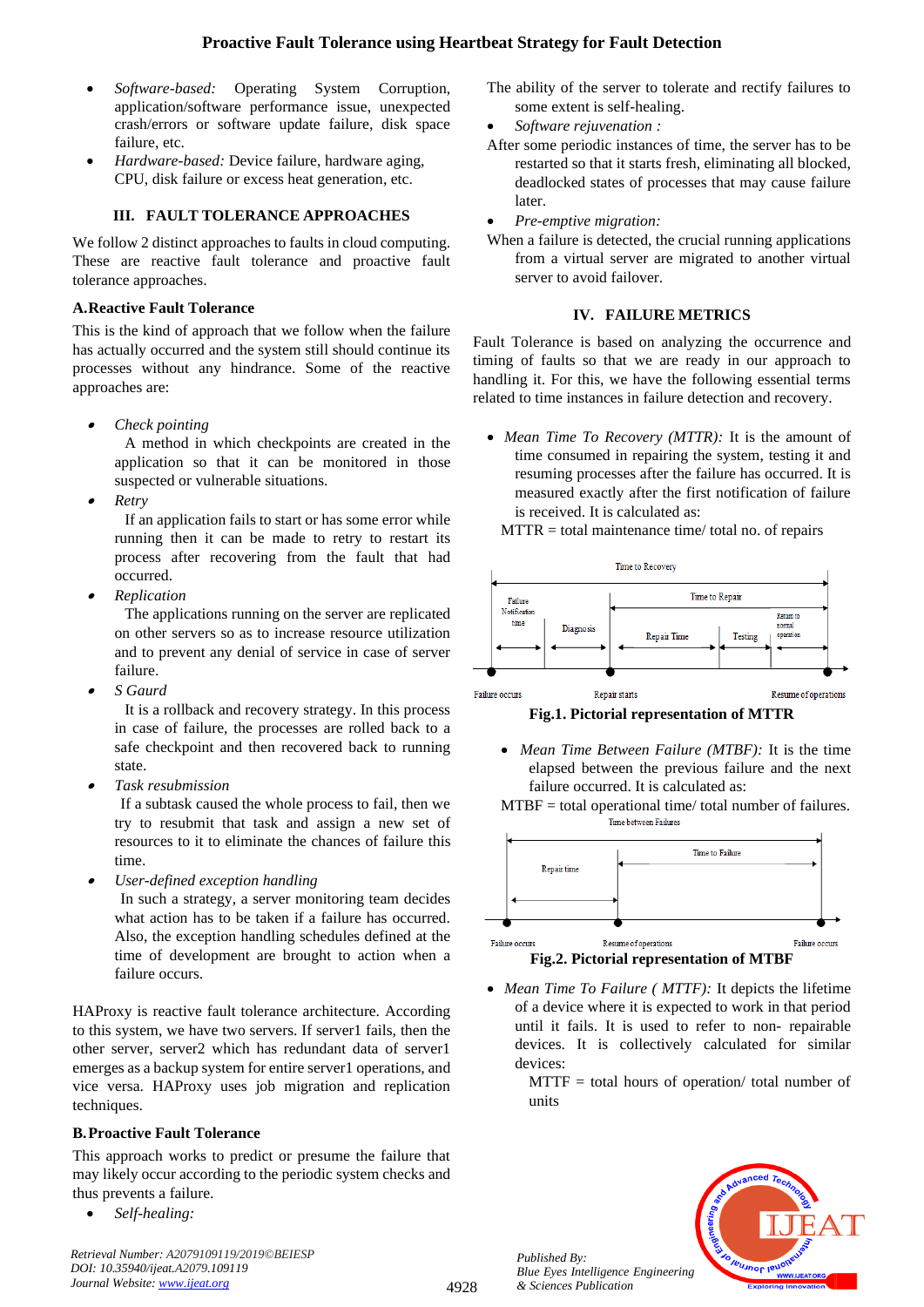



**Fig.3. Pictorial representation of MTTF**

#### **IV. HEARTBEAT STRATEGY**

Heartbeat strategy is a failure detection approach where live processes send an "I am alive" message to the host device at fixed intervals which ensures that the node is working fine. If the message arrives late, then that process is removed from the suspected processes list otherwise it remains suspected.



**Fig. 4. Heartbeat arrival by Bertier, Marin(2002)**

Here in fig., process p sends heartbeat signals in fixed time intervals to process q, If they are not received then the Fault detection mechanism (FD) declares that node to be down(not working).

#### **V. LITERATURE SURVEY**

(Mylara Reddy Chinnaiah, N. N. 2018) proposed fault-tolerant techniques which are based upon the frequency of interaction requests and all the configurations supported by the software systems. Configurations are differentiated into critical and noncritical; therefore, two parameters, frequency of configuration interactions (IFrFT) and characteristics and frequency of interactions (ChIFrFT) are introduced. IFrFT technique uses interaction values of configurations to measure the reliability and performance of software. ChIFrFT technique monitors critical operations of specific software such as payment transactions. It is then proved that a large number of interaction requests or failed critical requests both can cause software failure.



**Fig.5. The system architecture of proposed work in (Mylara Reddy Chinnaiah, N. N. 2018).**

(Sudha, 2013) proposed a model FTC, fault tolerance in cloud computing for real-time applications running on cloud. It starts with creating a variant of the virtual machine which is named as an adjudicator node here. The virtual machine has to pass the acceptance testing while the adjudicator acts as a

*Retrieval Number: A2079109119/2019©BEIESP DOI: 10.35940/ijeat.A2079.109119 Journal Website: [www.ijeat.org](http://www.ijeat.org/)*

time checker and is used in reliability test and decision making. A virtual machine is chosen for processing only if it passes the reliability test or otherwise it can be removed. It is a proactive fault tolerance model and it has good forward recovery methods.



**Fig.6. FTC model proposed by (Sudha, 2013)**

(Jialei Liu, OCTOBER-DECEMBER 2018), proposed a PCFT approach that is proactive in nature and based on particle swarm optimization (PSO). It targets IaaS cloud structure employed on fat-tree topology architecture. The objective is to detect and monitor a deteriorating physical machine (PM) and then this system searches for optimal physical machine so that the Virtual machine(VM) from the defected PM can be migrated to this new PM. CPU temperature model is used here for fault prediction in PM.



#### **Fig.7. PCFT approach proposed by (Jialei Liu, OCTOBER-DECEMBER 2018)**

(Kalanirnika G R, 2015)proposed a VM-µ Checkpoint mechanism that follows CoW-PC( Copy on Write- Presave in Cache) algorithm. It is a reactive technique in which after the occurrence of failure in a VM, it is saved and then the service is recovered from the last checkpoint marked in cache memory. It also follows memory exclusion technique to optimize performance of check pointing in memory.

(Zeeshan Amin, April 2015)used Heartbeat strategy along with Artificial Neural Network as a proactive fault tolerance mechanism. This algorithm proposes an arrival time of the next heartbeat message along with the safety margin, α. The equation formulated in this approach is:

$$
TO = ET + \alpha ,
$$

Where, TO: Time interval between two heartbeat messages, ET: Estimated time of arrival of next heartbeat message.

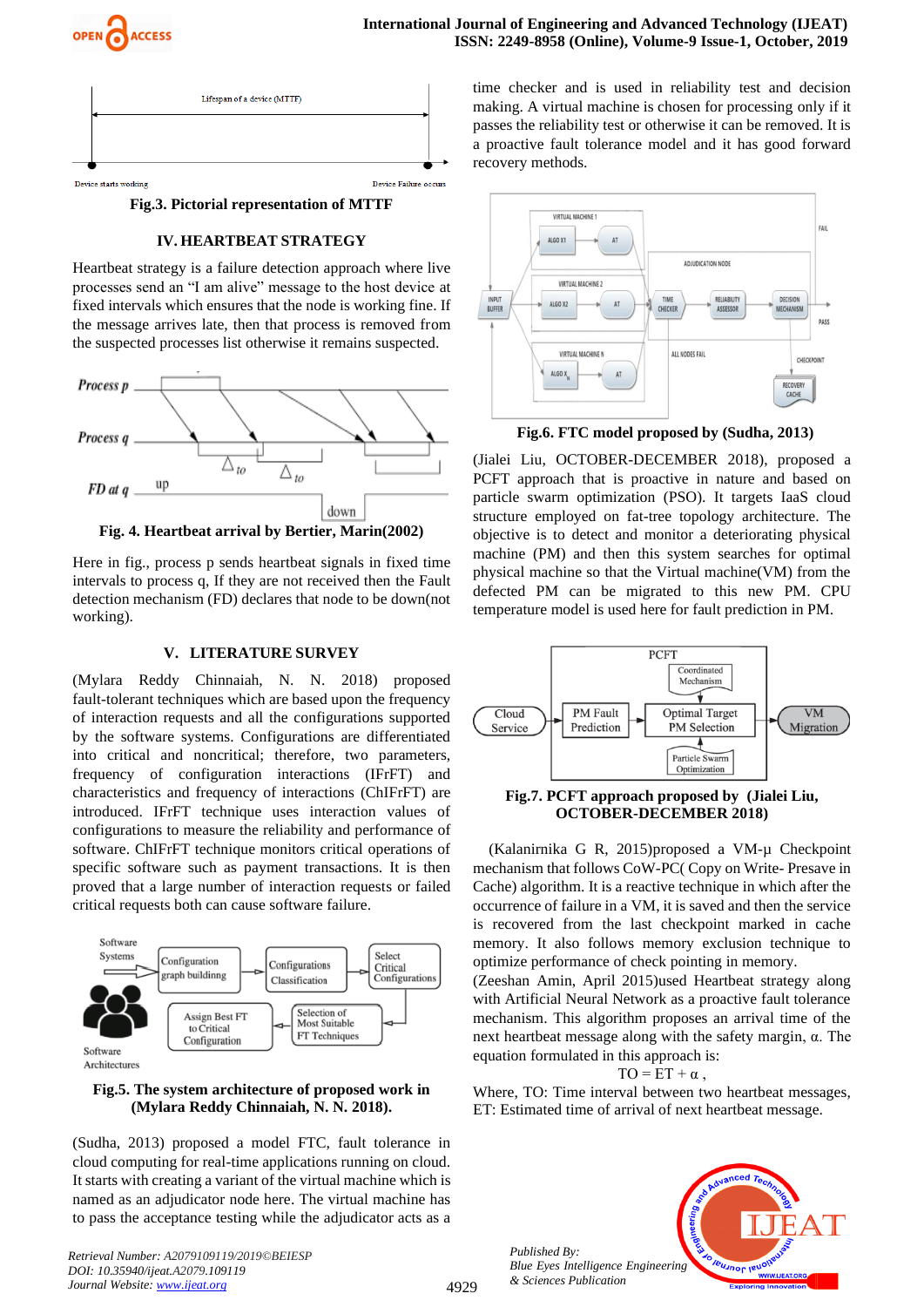(Ghamdan Mohammed Qasem, 2018) proposed a Fuzzy min-max Neural Network (FMNN) approach based on proactive fault tolerance. It predicts if a virtual machine will fail or not depending upon its resource usage. The overlapping data from the FMNN classifier is then fed as input to KNN (K nearest neighbour algorithm) classifier which then tells whether it is failure or success. (Sam Goundar, July-September 2018) studied various fault tolerance techniques and addressed four different fault cases. These were: if the end-user is not able to log in and access the cloud service, or if the end user's request to the cloud server is lost or if the server has crashed after receiving the user's request and the last fault case studied is if the end-user loses the server reply.



**Fig.8. Fault Tolerance Cloud architecture proposed by (Sam Goundar, July-September 2018)**

(A. Marahatta, 2018)proposed an energy-aware proactive fault-tolerant scheduling scheme for cloud data centres. Firstly they used a machine learning prediction method to learn to differentiate between failure-prone tasks and non-failure prone tasks so that the failure rate can be predicted. After this vector reconstruction method is used to reconstruct failure-prone tasks and project both corrected failure-prone tasks (called super tasks here) and non-failure-prone tasks to most appropriate host.

(Mohd Noor, 2010) proposed an extended heartbeat mechanism for fault detection in which index server and pinging service for each unindexed process are implemented to prove that node has failed and that the fresh time interval is too long to realize this.

# **VI. METHODOLOGY**

• Primarily, a detailed study is carried out to understand the existing strategies for fault tolerance and figure out their execution and energy analysis.

• To enhance the Heartbeat strategy, a simple track, called confidence factor,  $\alpha$ , has to be maintained that how many times a node has been marked as suspected and how many times it has been recovered. This simple tracker will keep count of a node's accessibility and reliability over the network.

If a node is marked as suspected then its network parameters can be studied and monitored so that it can be identified that whether a network fault has occurred and how to recover from it. This will help the fault tolerance units in real-time fault localization and fault detection.

If the confidence factor rises above a certain threshold then that node is escalated and passed for confidence testing or in some specific cases, marked for fault recovery and its services need to be migrated to a more suitable host.

• *Confidence testing:* If the output from primary testing indicates node failure, then that node is checked for its overload. If it has some major crucial processes running over then instead of node escalation, node has to pass another single step of primary testing, executed for only one confidant time interval. If node fails this last time then Failure recovery and immediate job migration are done.

This mechanism follows a proactive fault tolerance strategy. The physical machine can be hardcoded to keep only a fixed number of past reports, only for comparison purposes.

Even after the load is removed from the faulty node, it should continue preparing and sending the parameters so that it can be monitored and recovered.

This method relatively supports Energy efficiency as the proactive failure detection method is simple and learns and heals itself. User intervention is least needed in this strategy. If we reduce the number of failures and correct our practices by learning from this report then we can increase hardware life and reduce the use of further fault recovery and repair methods, thus saving energy. Energy efficiency leading to fewer carbon footprints eventually supports Green Cloud Computing. The following algorithm describes this process in brief:

*Algorithm 1: Primary and confidence testing of nodes.*

- *1: Begin.*
- *2: Initialization:*
- 3: T(d) –Set the time interval of heartbeat message arrival
- 4:  $\alpha$  Set the confidence factor
- 5: T(h) Set the initial threshold value
- 6:  $H(n)$  Set the heartbeats (per T(d)) counter
- 7:  $n$  number of time slots per T(d)
- 8: *Step 1:* Collect relevant data.
- 9: If Heartbeat is received for time T(d)
- 10: Then  $\alpha = 1$ ,  $H(n)=H(n) + 1$
- 11: *Step 2:* Create sampled data for each H(n)
- 12: After a specific time,
- 13: If  $\alpha > T(h)$
- 14: Then check for node overload and start confidence testing.
- 15:*Step 3:* Initiate Fault recovery.
- 16: After n consecutive  $T(d)$ , analyze sampled data collected in step 2 and after that decrease the delay for even time slots and increase the delay for odd time slots and vice versa
- *17: Repeat from step 5.*
- *18: End.*

*Published By:*

*& Sciences Publication* 

Using this algorithm, we can ensure that our tool will be able to detect node failure or a smaller network connectivity issue. Fault detection is completely dependent here on heartbeats. Decreasing time of arrival of heartbeats will increase frequency of heartbeats received, which is good. But it will also cause overheads.



*Retrieval Number: A2079109119/2019©BEIESP DOI: 10.35940/ijeat.A2079.109119 Journal Website[: www.ijeat.org](http://www.ijeat.org/)*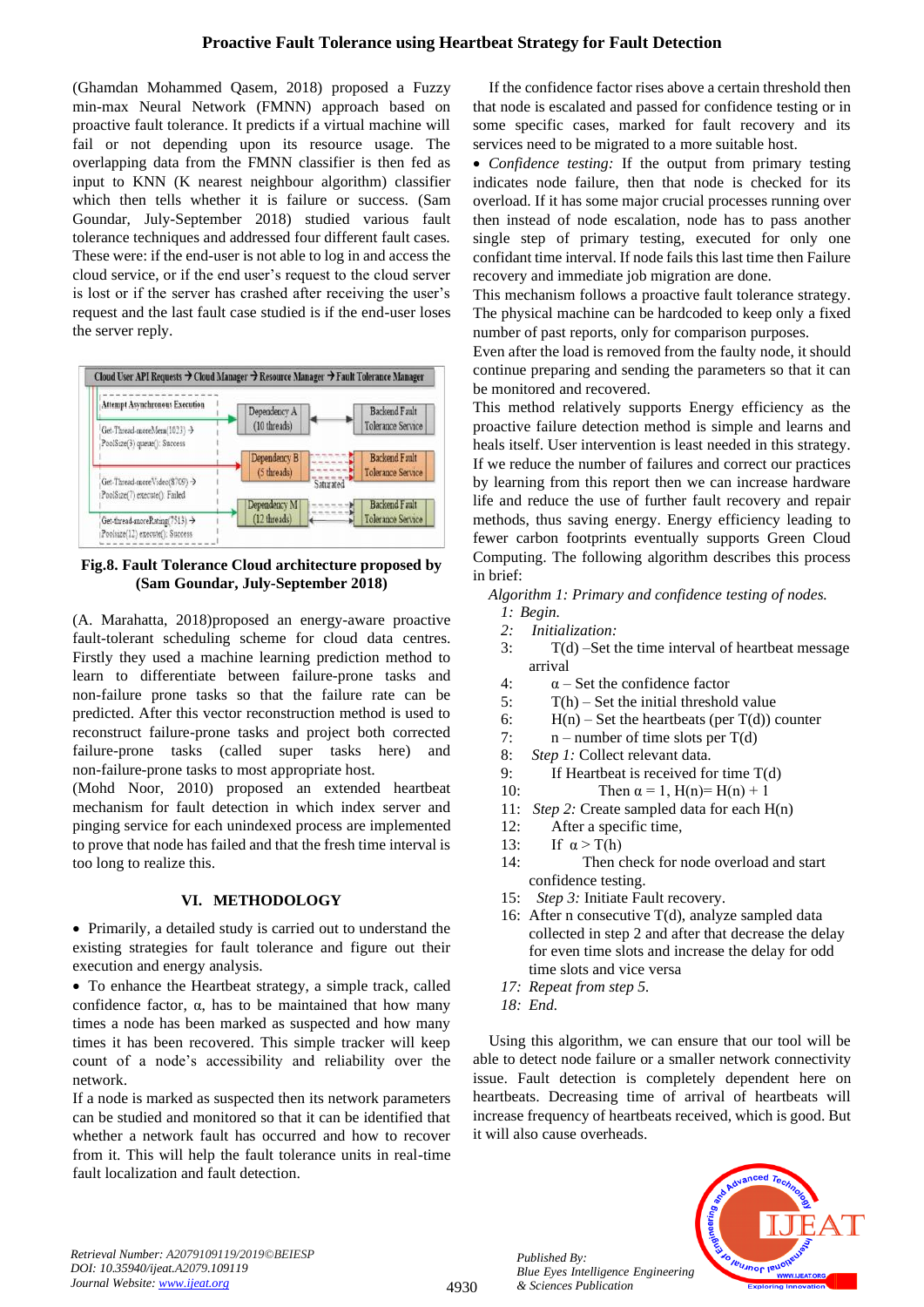

Analyzing confidence factor here and executing confidence testing, along with changing time delays will improve energy consumption and brings accuracy in fault localization.

## **VII. ANALYSIS OF FAULT DETECTION TECHNIQUE**

After analysis of fault detection, proactive fault tolerance tools and strategies, it is observed that the heartbeat strategy is used in some of them and we have enhanced it to a certain limit. We have analyzed the current techniques, refer table-I. Its intervals of message arrival are altered, indexing is done, its frequency is optimized, and the focus is to minimize the energy and resource wastage at the time of failure. Therefore, in this paper, a tool is organized which will efficiently detect failure in nodes, by analysing the frequency of failed processes. Confidant failure detection reduces energy wastage.

- 1. In the analysis we found that the fault detection models using heartbeat mechanism only focussed on heartbeat messages and little attention was paid towards its energy efficiency factor.
- 2. Some of the fault detection methods are bulky and do not contribute towards green computing.
- 3. Some of the fault prediction models focus on only one cause of failure such as Fuzzy min-max Neural Network (FMNN) approach proposed by (Ghamdan Mohammed Qasem, 2018) where only resource usage is focussed to predict failure.
- 4. Some of the failure prediction techniques are used only to select a proper working virtual machine before assigning load to it. Although failure prediction should be an ongoing strategy even after the correct virtual machine is chosen.

#### **VIII. CONCLUSION**

After analysing various fault tolerance techniques, we felt a need to improve it. More precisely, fault prediction strategy needs improvement because if a fault is predicted and prevented earlier then a lot of energy, time and cost can be saved and thus our cloud will become greener. The algorithm followed here will improve the efficiency of heartbeat mechanism (a fault prediction strategy). It is easy to be implemented in cloud. It will not only detect failed processes but can also recognise a virtual machine which may fail soon. Thus failure prediction for nodes is made efficient and simple using this approach.

| Techniques                                                                                         | <b>Availability</b> | Downtime | Failure<br>Prediction | Policy    | Limitations                                                                                                                                                          |  |  |  |
|----------------------------------------------------------------------------------------------------|---------------------|----------|-----------------------|-----------|----------------------------------------------------------------------------------------------------------------------------------------------------------------------|--|--|--|
| Interaction and configuration<br>Frequency<br>(Mylara Reddy Chinnaiah, N. N.<br>2018)              | Yes                 | Yes      | No                    | Reactive  | Focus is on fault tolerance and<br>recovery.                                                                                                                         |  |  |  |
| FTC model based on adjudicator<br>node<br>(Sudha, 2013)                                            | Yes                 | No.      | Yes                   | Proactive | Failure prediction is applied to select<br>virtual machine for computation. After<br>processes start, failure prediction is not<br>defined                           |  |  |  |
| Extended heartbeat mechanism<br>(MohdNoor, 2010)                                                   | Yes                 | Yes      | Yes                   | Proactive | Indexing and then pinging may cause<br>overhead, which will deteriorate energy<br>efficiency                                                                         |  |  |  |
| Fault Tolerance Manager<br>(Sam Goundar, July-September<br>2018)                                   | No                  | Yes      | Yes                   | $\sim$    | Fault tolerance method is only based<br>on four cases of Cloud User API<br>Requests. Fault prediction beyond this<br>is not defined                                  |  |  |  |
| PCFT approach using Particle<br>Swarm Optimization(PSO)<br>(Jialei Liu, OCTOBER-<br>DECEMBER 2018) | Yes                 | No       | Yes                   | Proactive | Detects failure of deteriorating<br>Physical machine using CPU<br>temperature model. Generalized faults<br>that can occur on any physical machine<br>are not focused |  |  |  |
| Fuzzy min-max Neural Network<br>(FMNN) approach<br>(Ghamdan Mohammed Qasem,<br>2018)               | No                  | Yes      | Yes                   | Proactive | Failure detection completely depends<br>on resource usage of virtual machine.<br>Only Resource usage may not<br>accurately predict failure.                          |  |  |  |
| Heartbeat strategy using confidence<br>factor (our technique)                                      | Yes                 | Yes      | Yes                   | Proactive | Only Network parameters are<br>considered for fault recovery after fault<br>prediction is completed.                                                                 |  |  |  |

|  |  |  |  | Table- I: Comparison of few fault tolerance techniques |  |  |
|--|--|--|--|--------------------------------------------------------|--|--|
|  |  |  |  |                                                        |  |  |
|  |  |  |  |                                                        |  |  |

- 1. Proactive fault tolerance strategy using Heartbeat mechanism will prove to be efficient in fault localization and fault detection method.
- 2. In heterogeneous clouds, fault localization is the biggest hurdle; this mechanism will be efficient in detecting the fault in virtual machines in such clouds.

3. In the era of HPC (High-Performance Computing), where the cloud is dynamic, scalable and resources are virtualized, this mechanism will record each heartbeat of

the system and maintain a consistent close watch on virtualized servers.